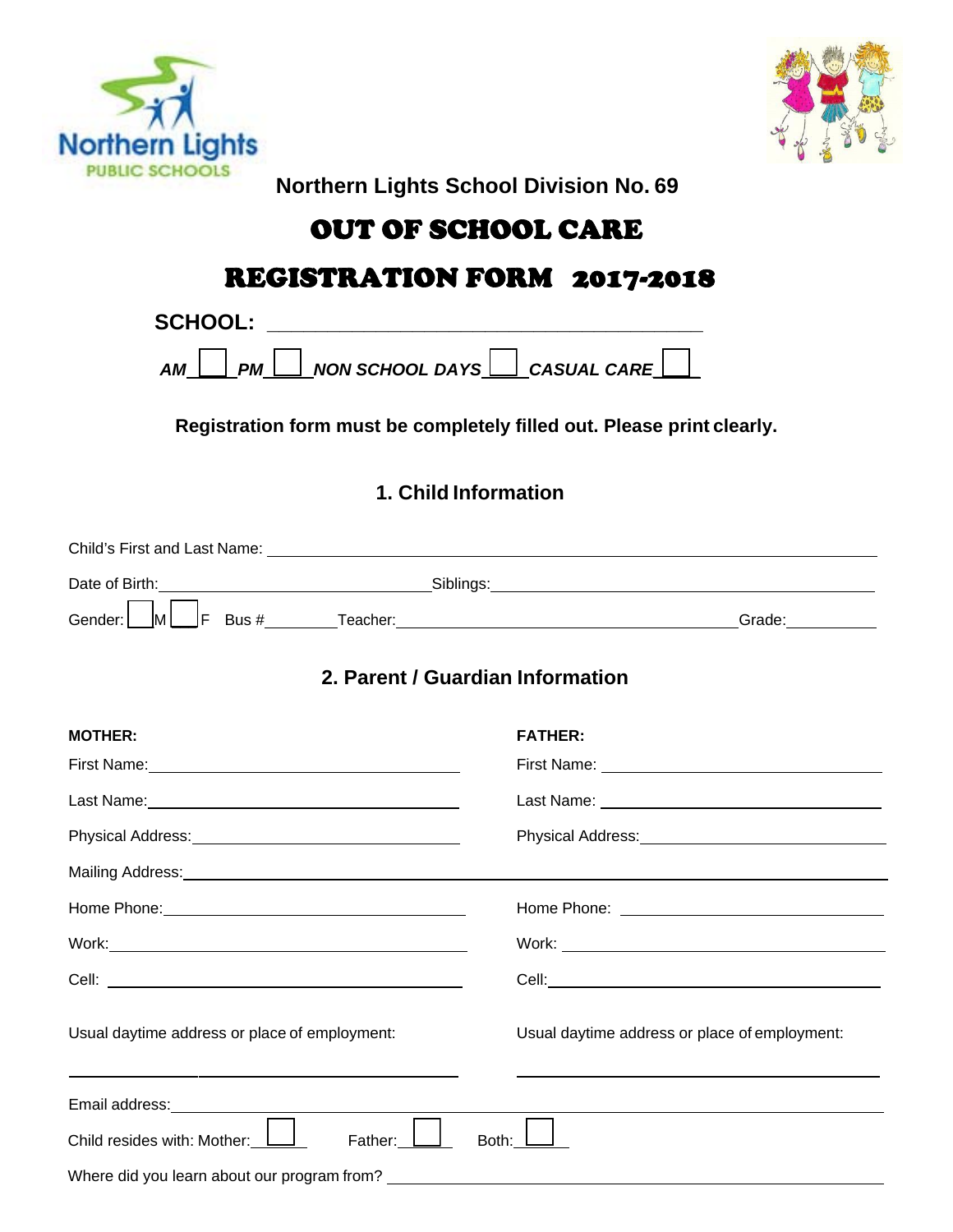### **3. Emergency Contacts**

|                                                                                                                                                                                                                                | <b>Phone Numbers:</b>                                                                                                                                                                                                               |  |
|--------------------------------------------------------------------------------------------------------------------------------------------------------------------------------------------------------------------------------|-------------------------------------------------------------------------------------------------------------------------------------------------------------------------------------------------------------------------------------|--|
|                                                                                                                                                                                                                                |                                                                                                                                                                                                                                     |  |
|                                                                                                                                                                                                                                |                                                                                                                                                                                                                                     |  |
|                                                                                                                                                                                                                                | Cell: <u>Cell</u> Cell Contract Contract Contract Contract Contract Contract Contract Contract Contract Contract Contract Contract Contract Contract Contract Contract Contract Contract Contract Contract Contract Contract Contra |  |
|                                                                                                                                                                                                                                | <b>Phone Numbers:</b>                                                                                                                                                                                                               |  |
|                                                                                                                                                                                                                                | Home: Note: Note: Note: Note: Note: Note: Note: Note: Note: Note: Note: Note: Note: Note: Note: Note: Note: No                                                                                                                      |  |
| Physical Address: No. 1996. The Contract of the Contract of the Contract of the Contract of the Contract of the Contract of the Contract of the Contract of the Contract of the Contract of the Contract of the Contract of th |                                                                                                                                                                                                                                     |  |
| <u> 1989 - Andrea Barbara, Amerikaansk politiker (d. 1989)</u>                                                                                                                                                                 |                                                                                                                                                                                                                                     |  |
|                                                                                                                                                                                                                                |                                                                                                                                                                                                                                     |  |
| Additional persons authorized to pick up child:                                                                                                                                                                                | 4. Child Health Information                                                                                                                                                                                                         |  |
|                                                                                                                                                                                                                                |                                                                                                                                                                                                                                     |  |
| $\mathsf{Yes}\square$                                                                                                                                                                                                          | No l                                                                                                                                                                                                                                |  |
|                                                                                                                                                                                                                                |                                                                                                                                                                                                                                     |  |
|                                                                                                                                                                                                                                | Yes  <br><b>No</b>                                                                                                                                                                                                                  |  |
|                                                                                                                                                                                                                                |                                                                                                                                                                                                                                     |  |
| Family Doctor:<br>Does your child have any allergies?<br>Does your child have any health concerns or take regular medication?<br>Are your child's Immunizations up to date?                                                    |                                                                                                                                                                                                                                     |  |

### **5. Parent Authorization / Declaration**

By submitting this form, I hereby represent that I have the legal authority to register the child. I declare that the information I have provided is correct, that I have read and understand the **Out of School Care Parent Handbook**, agree to pay all registration fees and to follow the stated guidelines and policies.

I authorize my child to walk to the bathroom unattended from the classroom, gym, computer lab or outdoors. Children will be required to notify staff upon going and coming back from the bathroom.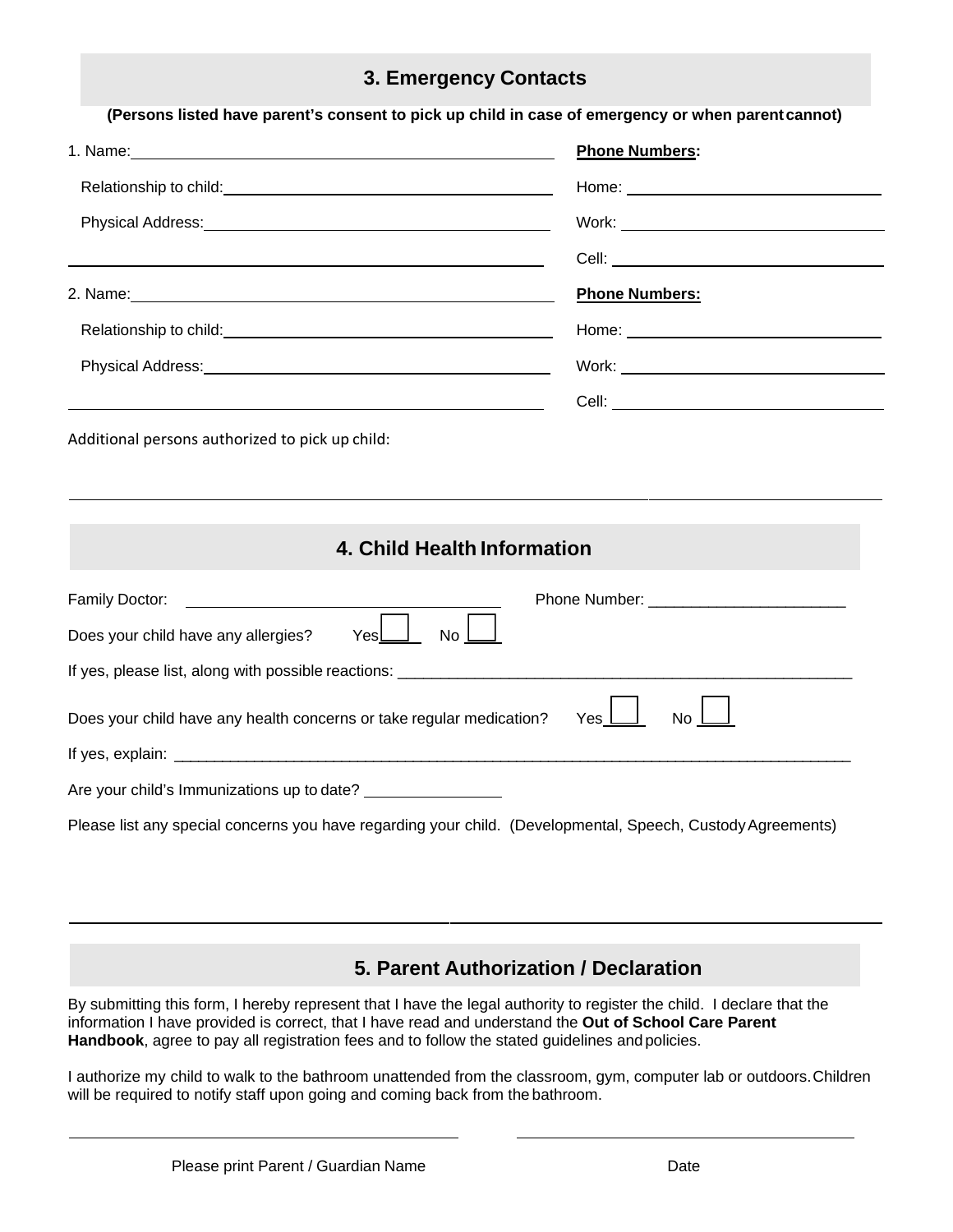**\*\* Out Of School Care use only\*\***

|                                                                     | Approved by <u>Approved by Approved by Approved by Approved by Approved Banks and Approved Banks and Approved Banks and Approved Banks and Approved Banks and Approved Banks and Approved Banks and Approved Banks and Approved </u> |
|---------------------------------------------------------------------|--------------------------------------------------------------------------------------------------------------------------------------------------------------------------------------------------------------------------------------|
| <b>First Month Fees Received</b><br><b>Last Month Fees Received</b> | $(cash \_$ or chq<br>(cash<br>$\vert$ or chq $\vert$                                                                                                                                                                                 |
| Approved Subsidy Amount                                             | <b>Subsidy Expiry Date</b>                                                                                                                                                                                                           |
| <b>Form Updated January</b>                                         | Approved by <u>superscription</u><br><b>Site Supervisor</b>                                                                                                                                                                          |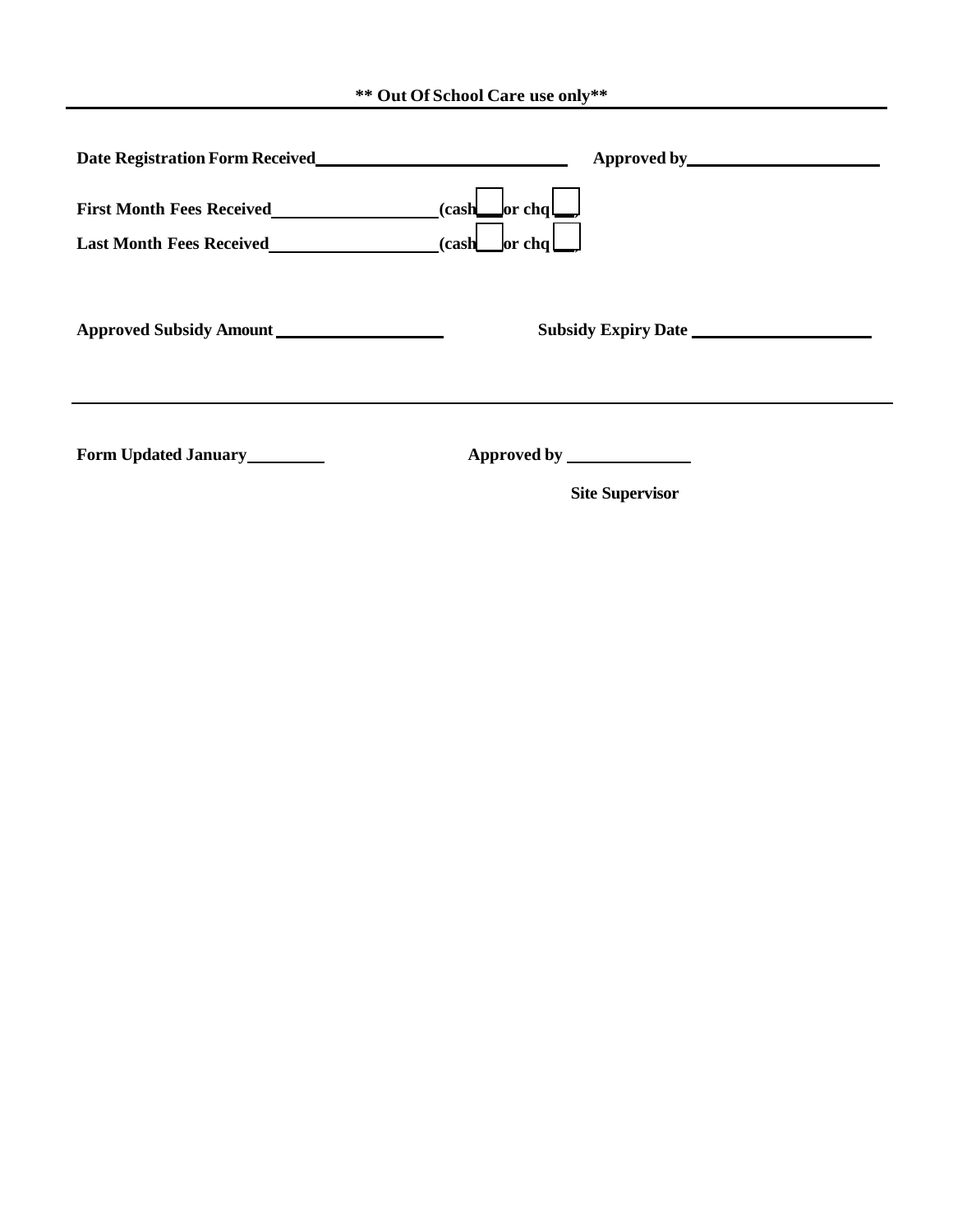

# **NORTHERN LIGHTS SCHOOL DIVISION NO. 69**

**6005-50 Avenue, Bonnyville, Alberta T9N 2L4**  *Phone: (780) 826-3145 Fax: (780) 826-4600* 

### **NOTICE OF ACTIVITIES**

(as required by the Freedom of Information and Protection of Privacy Act, Sections 33, 34, 39 and 40 and Canada's Anti‐Spam Legislation (effective July 1, 2014)

#### **PARENTS – PLEASE READ CAREFULLY**

The purpose of this notice is to inform you about the collection and use of student information by Northern Lights School Division No. 69.

In many cases the information is specifically mandated under the School Act, such as the information provided when a student is registered. For example, the Division must provide Alberta Education with specific information on each student. Certain information may also be required by the Regional Health Authority or other Ministries. In other instances, personal information is collected and used for authorized programs and activities that are a normal part of school life. These uses, which are listed below, are a vital part of a healthy and functioning school and participation of all students is very important. We realize, however, that there may be occasions where you, as parents or guardians, have concerns relating to the safety of your child with any of these uses of information. If this is the case, please contact the school office.

Effective upon signing and continuing for as long as your child is a student in the school that he/she is currently *registering in*, all parents are requested to review the following information and either provide consent or specify considerations where you are withholding consent. Parents of *continuing* students in the same school will not be asked to sign this consent form each year. What is marked on this consent form will be used at the school for as long as your child attends this specific school or until you inform the school in writing of a change or if you are revoking your permission.

Types of activities where information may be collected or used include:

- 1) the use of student names in lists for planning, for emergency procedures, in managing busing issues, and in coordinating school activities.
- 2) the taking of individual, class, team, or club photos for school purposes and the use of student photos for students' union cards or other identification purposes;
- 3) the use of students' names on artwork or other creative work or material of students displayed at science fairs, other project displays at school or school board sites and school related/sponsored activities;
- 4) the use of student names in honor rolls, work ethic listings, citizenship rolls, graduation ceremonies, scholarship or other awards with the school or school board;
- 5) the use of student names and academic information necessary for determining eligibility or suitability for provincial, federal, or other types of awards or scholarships in the event the board applies on a student's behalf;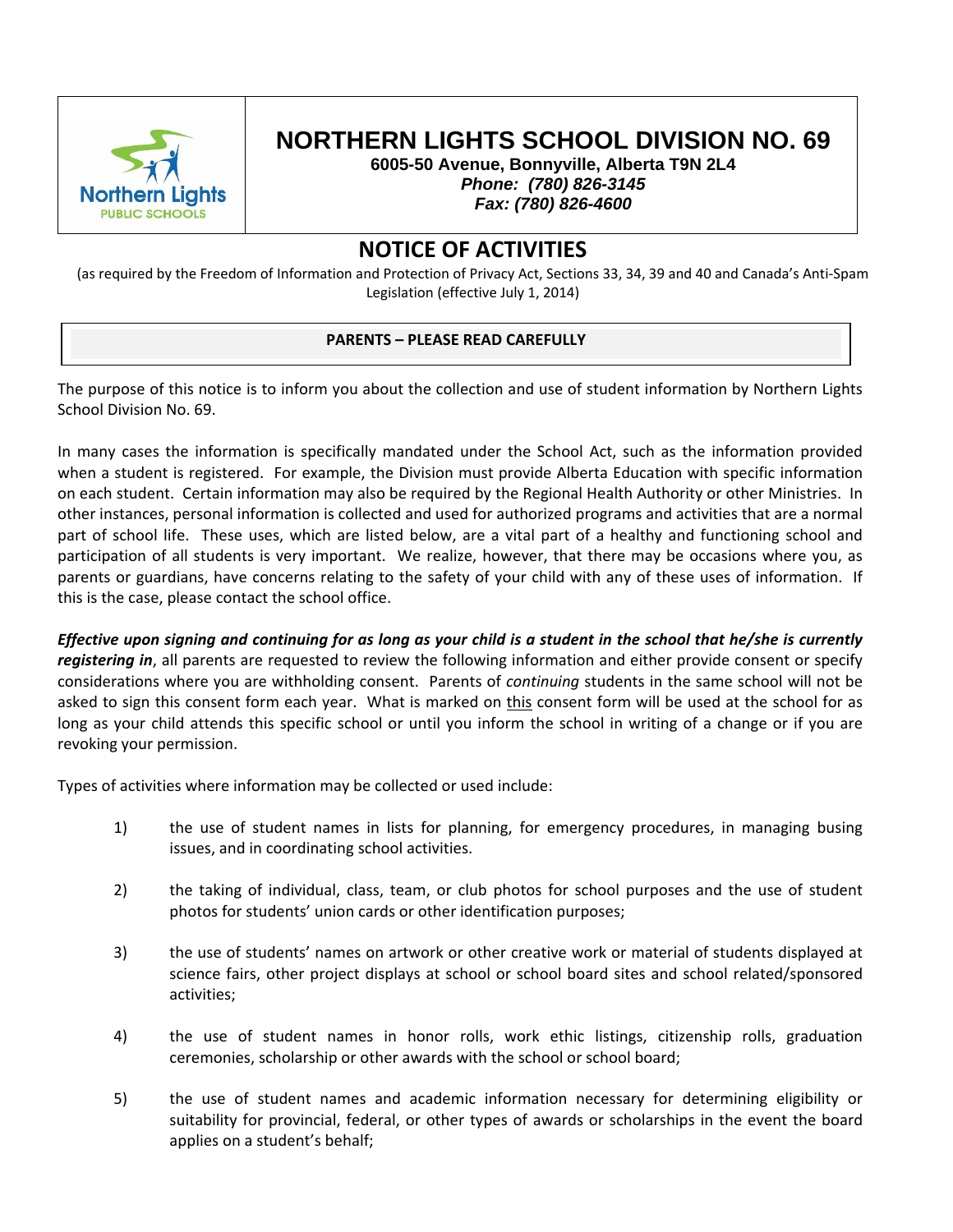- 6) the use of student names, related contact information and telephone numbers for absenteeism verification;
- 7) the use of a student's name, photo, and comments in the school newsletter, yearbook, NLPS calendar, graduation book or other school publications.

*(Where the school newsletter or publication will be posted to the school website or NLPS website, a separate and specific consent is required – see attached Student/Parent Consent to Disclose Personal Information to Websites, Newsletters and Media).*

8) the taking of photos and/or videos of classroom activities, and their use by the media or other organizations where students are not interviewed or identified by name or face

*(Where individual students are identified or interviewed and the material will be used outside the school by Media, the Student/Parent Consent to Disclose Personal Information to Websites, Newsletters and Media is required). Other organizations will still require specific consents.*

*Please note that photos and/or videos of school activities that are open to the general public may* be taken and used for purposes within and outside of the school. Such photos or videos do not *require consent;*

- 9) the taking of photos/videos of classroom or other school activities by the school board where the material will be used within the school; and
- 10) mandatory disclosure of both student and parent information to assist the Regional Health Authorities with communicable disease intervention and follow‐up (such as vision, speech, hearing, dental, immunization programs). Lists will be provided to the local Health Unit authorities upon their request.
- 11) the circulation of information on a "need-to-know" basis regarding students who have severe or life‐threatening medical conditions.
- 12) the use of parent, student and guardian email and cell phone numbers for the purpose of sending attendance and school information messages to email addresses and text messages sent to your cell phone. No commercial activity will be sent by email and/or text messages unless separate CASL (Canada Anti‐Spam Legislation) consent forms are obtained from the parent/student.

By submitting this form I hereby represent that I have the legal authority to consent for this child. I hereby give permission for the school to use information/photos for my child for all purposes specified above.

| Please Print Name                                                                                                            | Child's Name | Grade | Date |  |
|------------------------------------------------------------------------------------------------------------------------------|--------------|-------|------|--|
| I wish to object to the use of information about or photographs of my child under the following circumstances (please list): |              |       |      |  |
| Please print name                                                                                                            |              | Date  |      |  |

For further information concerning the completion of this form, please contact the FOIP COORDINATOR at the Northern Lights School Division No. 69, 6005-50 Avenue, Bonnyville, Alberta T9N 2L4 Phone: (780) 826-3145, Fax: (780) 826-4600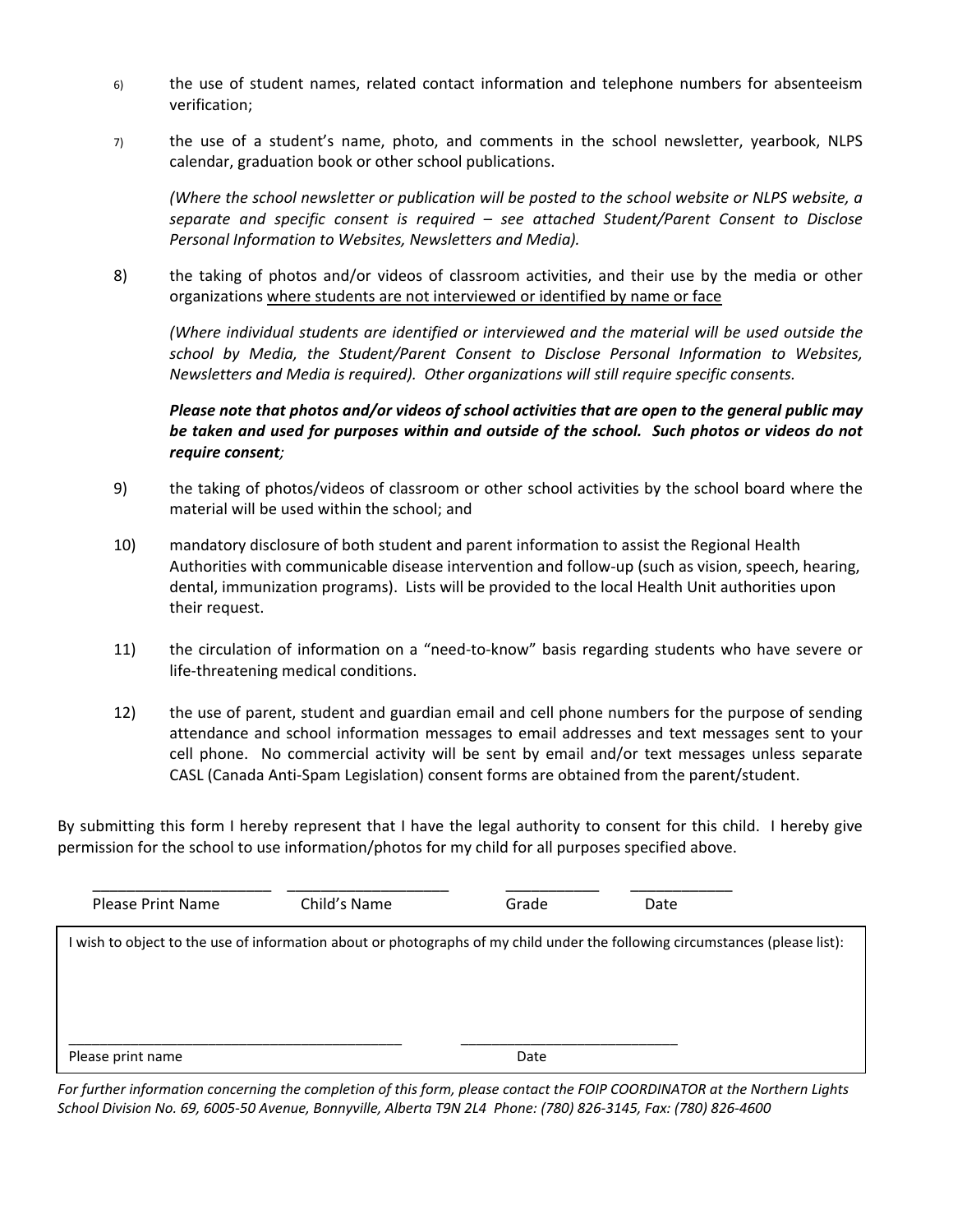

## **OUT OF SCHOOL CARE BOX 870 LAC LA BICHE, AB T0A 2C0**

### **STUDENT/PARENT CASL (Canada's Anti-Spam Legislation) Consent**

Consent is required from the parents/guardians and students as per the new Canada's Anti-Spam Legislation that takes effect July 1, 2014 for all commercial activity sent by the school electronically.

I/we hereby provide consent for the above named school to use my/our email address and cell phone numbers as provided to the school for the purpose of sending a CEM (commercial electronic message) via any electronic medium (email, social media, instant messenger, text message). An e*xample of a commercial electronic message (CEM) is one that promotes sales or fundraising events, sent to your email or phone from the school.*

Consent can be cancelled at any time by contacting the school by phone or email.

Please print your name, check the appropriate box and date the form:

 *\_\_\_\_\_\_\_\_\_\_\_\_\_\_\_\_\_\_\_\_\_\_\_\_\_\_* 

 *\_\_\_\_\_\_\_\_\_\_\_\_\_\_\_\_\_\_\_\_\_\_\_\_\_\_* 

*Mother:* By checking this box and submitting this form electronically, I agree that my printed name will be the electronic representation of my signature for all purposes just the same as a pen and paper signature.

Printed Name Date Name Date Name Date

**Father: By checking this box and submitting this form electronically, I agree that my printed name** will be the electronic representation of my signature for all purposes just the same as a pen and paper signature.

Printed Name Date

 *\_\_\_\_\_\_\_\_\_\_\_\_\_\_\_\_\_\_\_\_\_\_\_\_\_\_* 

*Guardian:* <u>Let</u> By checking this box and submitting this form electronically, I agree that my printed name will be the electronic representation of my signature for all purposes just the same as a pen and paper signature.

Printed Name Date

 *\_\_\_\_\_\_\_\_\_\_\_\_\_\_\_\_\_\_\_\_\_\_\_\_\_\_* 

**Student:** By checking this box and submitting this form electronically, I agree that my printed name will be the electronic representation of my signature for all purposes just the same as a pen and paper signature.

Printed Name Date

Questions or concerns may be communicated with the Out of School Care Division Coordinator at 780-623-4414 or emailed to glenda.bouvier@nlsd.ab.ca.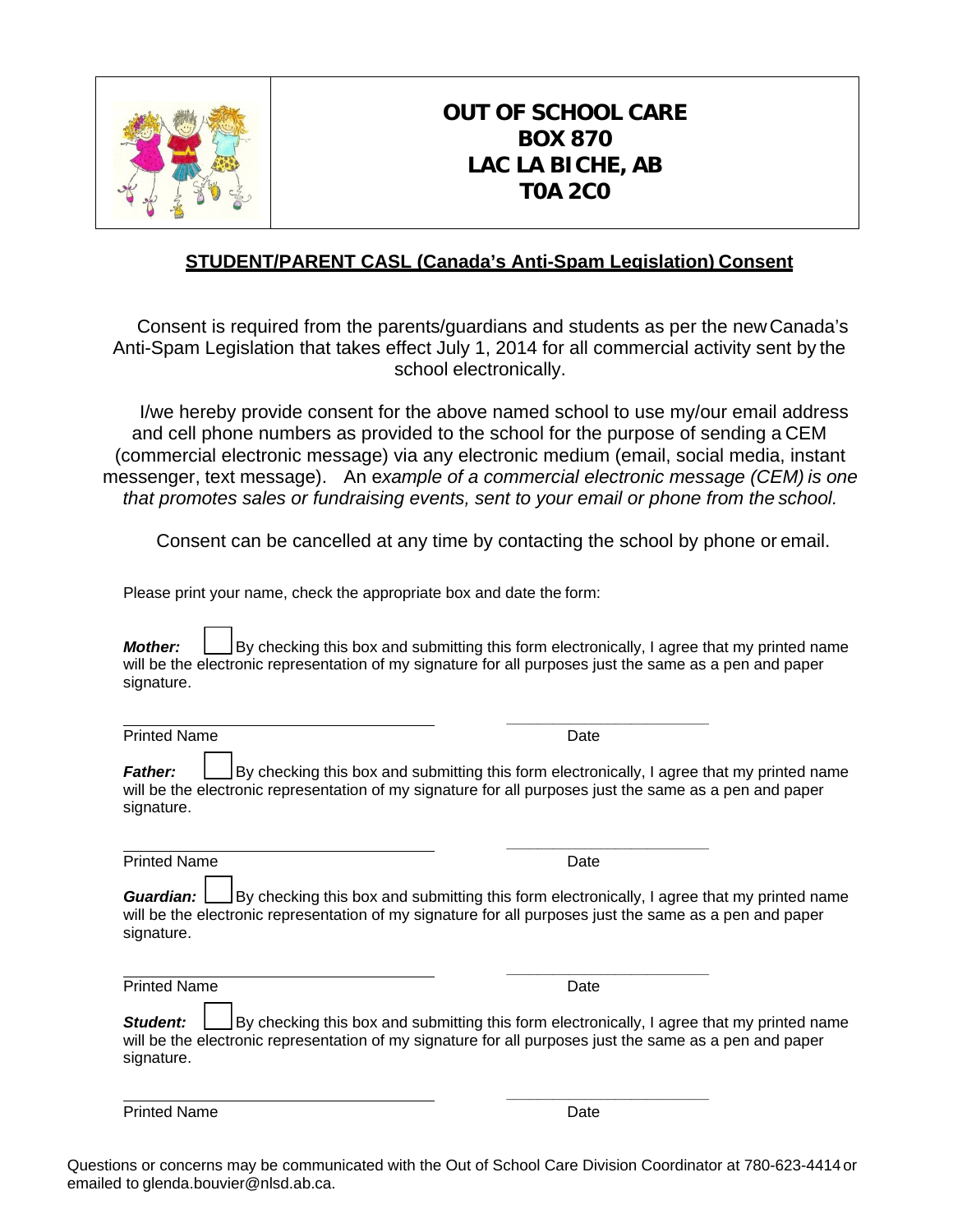## **Northern Lights School Division Out of School Care – Parent Agreement 2017-2018**

NLPS OSC agrees to care for:

Name of Child (please print)

\*\* Please see fee schedule for current program fees.

1. Upon registration, families are required pay to fees (cash or cheque – which will be deposited) - prior to attending the program.

**Full Time Users:** must provide first & last month's fees (equal to monthly user fees)

**Subsidized Users**: with approved funding, must provide last month's fees only, prior to attending. Subsidized users are required to pay the balance between average monthly fees and child subsidy prior to the first of the month.

\*\*Subsidized users - Last month fees for subsidized users will be cashed and used to cover any outstanding fees or will be returned to you after your last day of care. Once OSC has received any final adjustments the remaining balance on account will be refunded to families. \*\* Please note subsidy is approximately 4 months behind processing documents so refunds may take up to 4 months to receive from last day of care.

**Casual Care Users:** must provide \$150.00 last month payment which will be held until the last month of care

- 2. Fees are due the first business day of the month. An automatic \$25.00 late charge will be added to your monthly fees if payment is not received at OSC by the first business day of the month. An additional \$5.00/day will be added every day after, until monthly fees are paid in full. As per Late Payment Policy, if late payment of monthly fees continues the parent will be asked to find alternate care for their child.
- 3. Casual Care users must provide a calendar with payment prior to the beginning of each month. Once dates are approved there will be no refund. Additions to the calendar may be requested of the Site Supervisor use at least 48 hours in advance, and the Site Supervisor will advise parent if there is space available PRIOR to them attending the program. We understand last minute meetings and unforeseen circumstances arise. Please feel free to check with the Site Supervisor for last minute care, but please note space may not be available.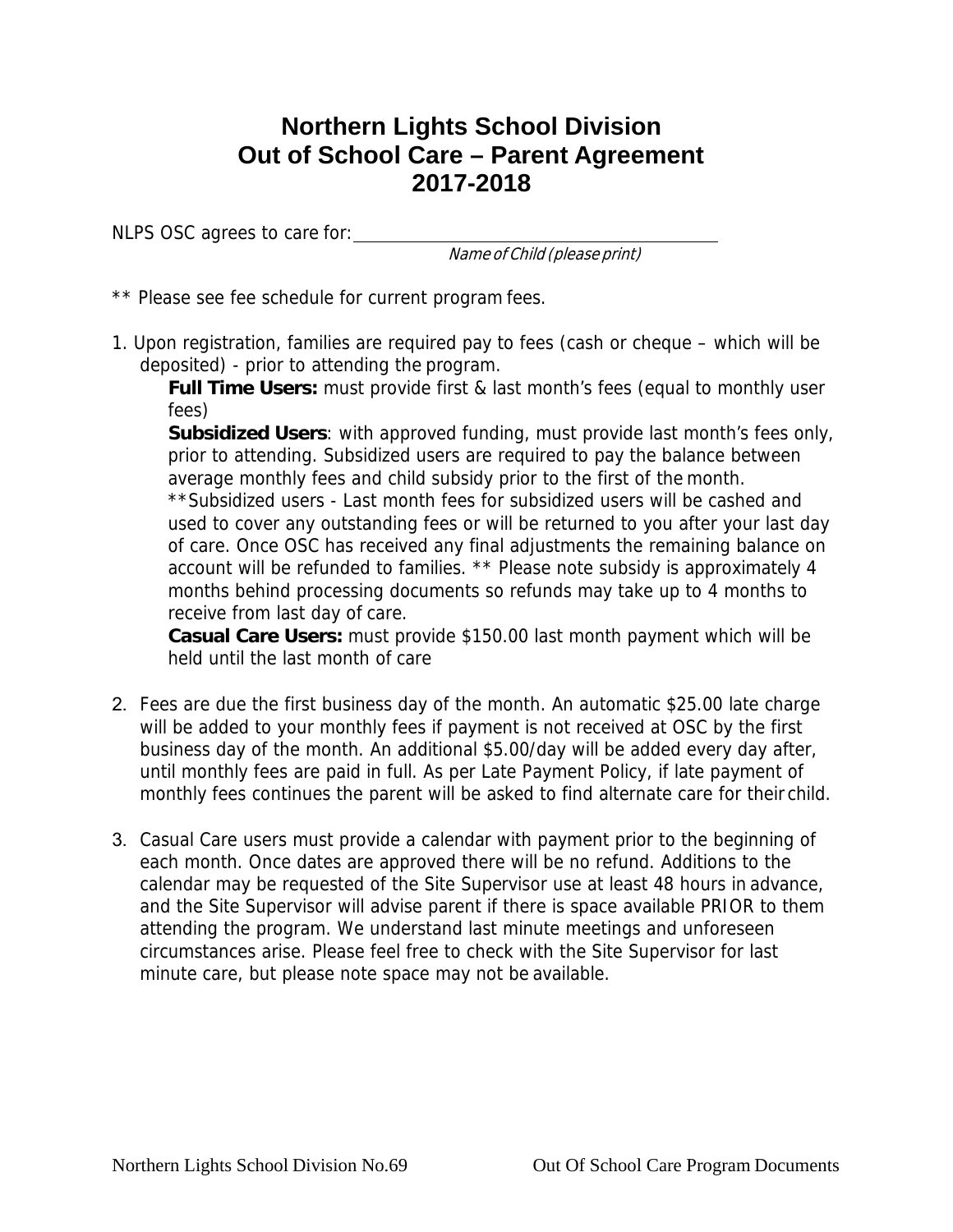- 4. There are no refunds for absences due to illness or otherwise.
- 5. In the event a fulltime or casual care user is absent on a scheduled day parents must notify the program or a \$25.00 fine will be issued. Fine will increase as per Failure to Notify OSC of Absence Policy.
- 6. Parents arriving after 6:00pm will be charged a late fee of \$10.00 for each ten minute period (or portion thereof) per child. Late fees must be paid to your OSC Site Supervisor prior to child returning to the program. Fines will increase as per Late Pick Up Policy.
- 7. The will be a \$25.00 charge for all NSF cheques. Please note replacement fees must be brought in prior to your child returning to the program.

|                                        | agree to pay the user fees |
|----------------------------------------|----------------------------|
| Name of parent/guardian (please print) |                            |

and agree to the above terms and conditions. I have reviewed a copy of the Parent's Handbook, outlining the policies and procedures, and have discussed any concerns with the Site Supervisor of the NLPS Out Of School Care Program.

By checking this box and submitting the form electronically, I agree that my printed name will be the electronic presentation of my signature for all purposes just the same as a pen and paper signature.

Signature (or Printed Name) of parent/guardian Date

Signature of Site Supervisor **Date**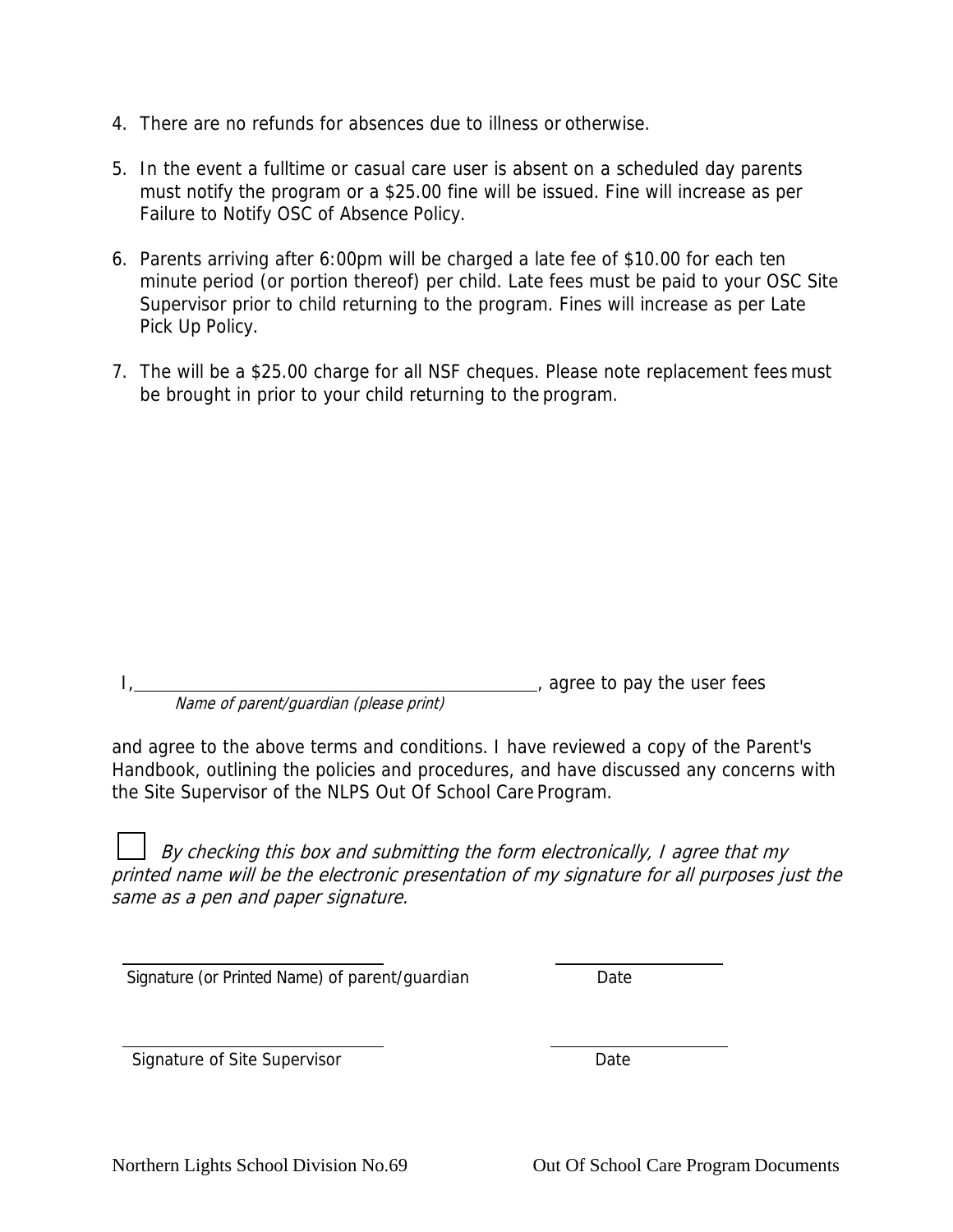

#### Dear Parents,

We are very excited about the positive responses to the Northern Lights School Division website at: www.nlsd.ab.ca. We hope that this website will continue to be used as a communication tool between the school and home

We will be trying to update this website often to encourage students, parents, and community members to visit it on a regular basis. A major component of this website includes pictures of students participating in school-related events. To facilitate this, we would like to update our FOIP (Freedom of Information and Privacy) documentation.

We would like parents to provide permission for Out of School Care to release some of their child's information. By completing and returning the enclosed form, you will be giving the school permission to disclose the following:

- Student Name
- School or Classroom Celebrations
- Individual or Group Photographs

This information may be released for use in the following venues:

- Out of School Care, any NLSD school Newsletter, NLSD or any school Website, OSC Facebook page
- NLSD Newsletters, Bulletin Boards
- Local Newspapers and Radio Stations

Please find enclosed a media release form on the reverse side of this letter.

#### **If you have any concerns, or would like to restrict access to the scope of media released, please indicate this in the 'Additional comments' section at the bottom of the attached form.**

Thanks for your attention to this request.

Sincerely,

Glenda Bouvier Division Coordinator Preschool – Out of School Care